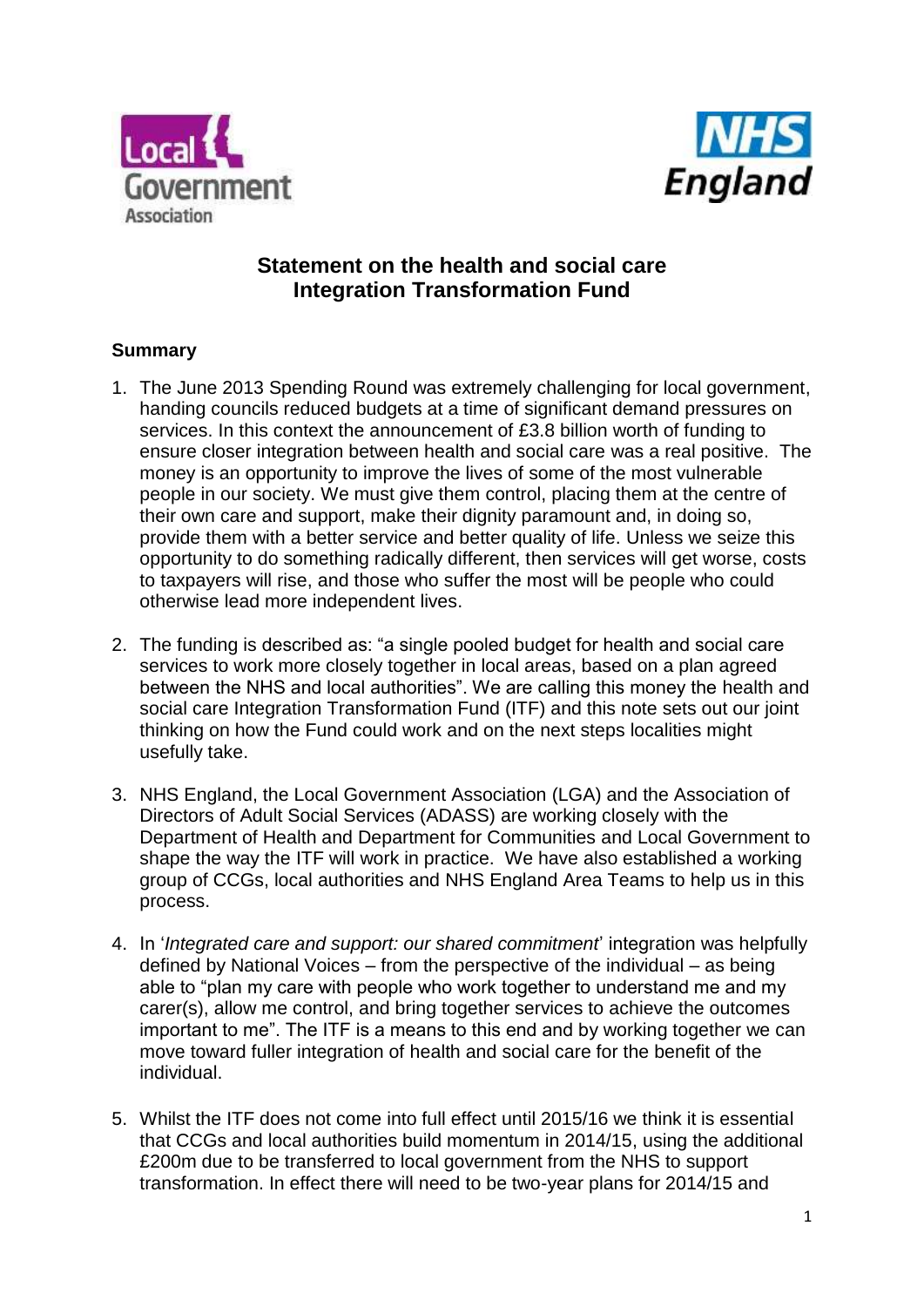2015/16, which must be in place by March 2014. To this end we would encourage local discussions about the use of the fund to start now in preparation for more detailed planning in the Autumn and Winter.

# **Context: challenge and opportunity**

- 6. The ITF provides an opportunity to transform care so that people are provided with better integrated care and support. It encompasses a substantial level of funding and it will help deal with demographic pressures in adult social care. The ITF is an important opportunity to take the integration agenda forward at scale and pace – a goal that both sectors have been discussing for several years. We see the ITF as a significant catalyst for change.
- 7. There is also an excellent opportunity to align the ITF with the strategy process set out by NHS England, and supported by the LGA and others, in *The NHS belongs to the people: a call to action<sup>1</sup> .* This process will support the development of the shared vision for services, with the ITF providing part of the investment to achieve it.
- 8. The ITF will support the aim of providing people with the right care, in the right place, at the right time, including through a significant expansion of care in community settings. This will build on the work CCGs and local authorities are already doing, for example, as part of the integrated care "pioneers" initiative and Community Budgets, through work with the Public Service Transformation Network, and on understanding the patient/service user experience.

# **Background**

| 2014/15                                                                                                           | 2015/16                                                                                                                  |  |
|-------------------------------------------------------------------------------------------------------------------|--------------------------------------------------------------------------------------------------------------------------|--|
| An additional £200m transfer from the NHS to<br>social care, in addition to the £900m transfer<br>already planned | £3.8 billion pooled budget to be<br>deployed locally on health and<br>social care through pooled<br>budget arrangements. |  |

9. The June 2013 Spending Round set out the following:

10.In 2015/16 the ITF will be created from the following:

#### **£1.9 billion existing funding continued from 14/15 - this money will already have been allocated across the NHS and social care to support integration**

£130 million Carers' Breaks funding.

£300 million CCG reablement funding.

nder<br>1 <http://www.england.nhs.uk/2013/07/11/call-to-action/>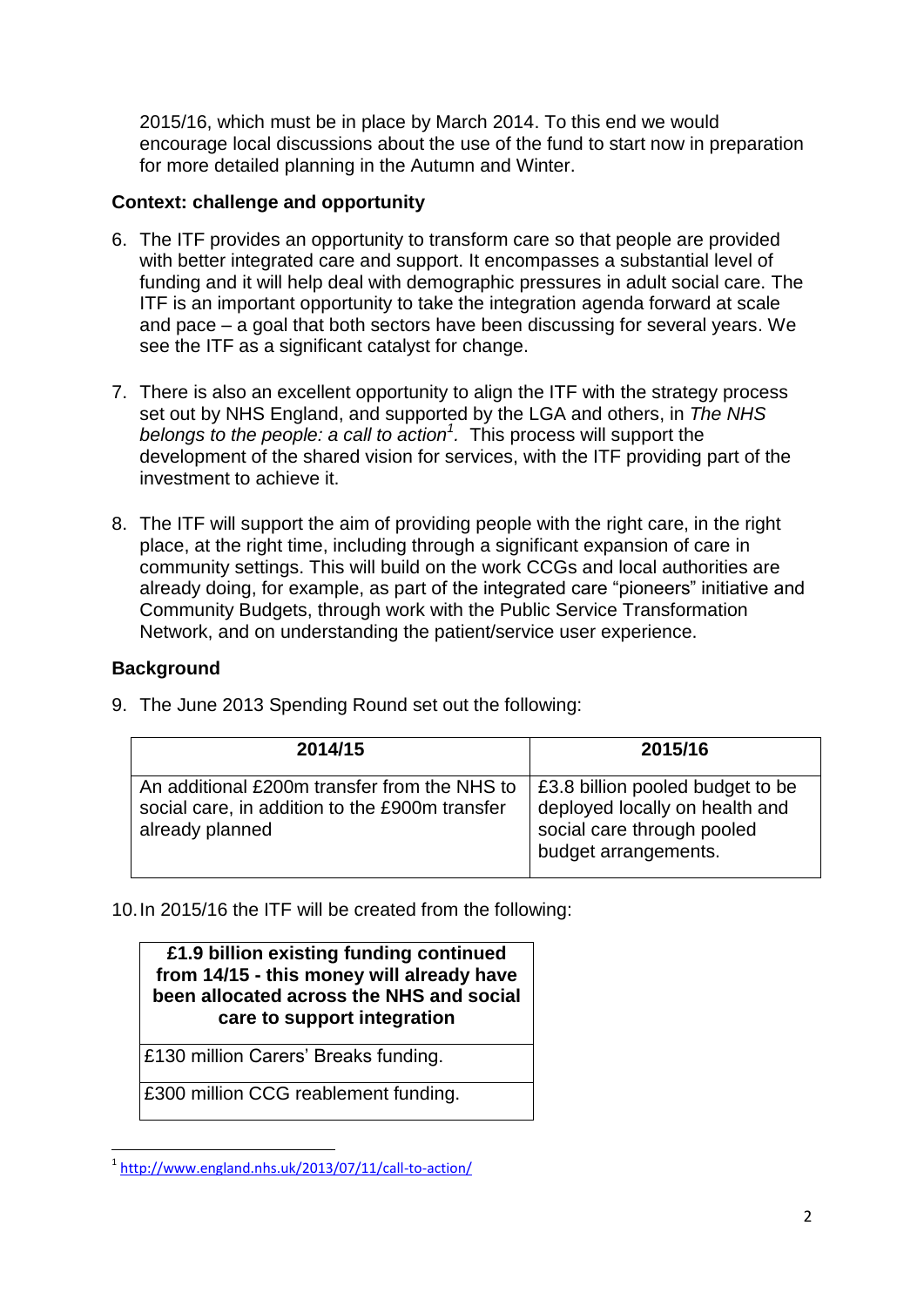c. £350 million capital grant funding (including £220m of Disabled Facilities Grant).

£1.1 billion existing transfer from health to social care.

# **Additional £1.9 billion from NHS allocations**

Includes funding to cover demographic pressures in adult social care and some of the costs associated with the Care Bill.

Includes £1 billion that will be performancerelated, with half paid on 1 April 2015 (which we anticipate will be based on performance in the previous year) and half paid in the second half of 2015/16 (which could be based on inyear performance).

- 11.To access the ITF each locality will be asked to develop a local plan by March 2014, which will need to set out how the pooled funding will be used and the ways in which the national and local targets attached to the performance-related £1 billion will be met. This plan will also set out how the £200m transfer to local authorities in 2014/15 will be used to make progress on priorities and build momentum.
- 12.Plans for the use of the pooled monies will need to be developed jointly by CCGs and local authorities and signed off by each of these parties and the local Health and Wellbeing Board.

# **Conditions of the full ITF**

- 13.The ITF will be a pooled budget which will can be deployed locally on social care and health, subject to the following national conditions which will need to be addressed in the plans:
	- plans to be jointly agreed;
	- protection for social care services (not spending);
	- as part of agreed local plans, 7-day working in health and social care to support patients being discharged and prevent unnecessary admissions at weekends;
	- better data sharing between health and social care, based on the NHS number (it is recognised that progress on this issue will require the resolution of some Information Governance issues by the Department of Health;
	- ensure a joint approach to assessments and care planning;
	- ensure that, where funding is used for integrated packages of care, there will be an accountable professional;
	- risk-sharing principles and contingency plans if targets are not met including redeployment of the funding if local agreement is not reached; and
	- agreement on the consequential impact of changes in the acute sector.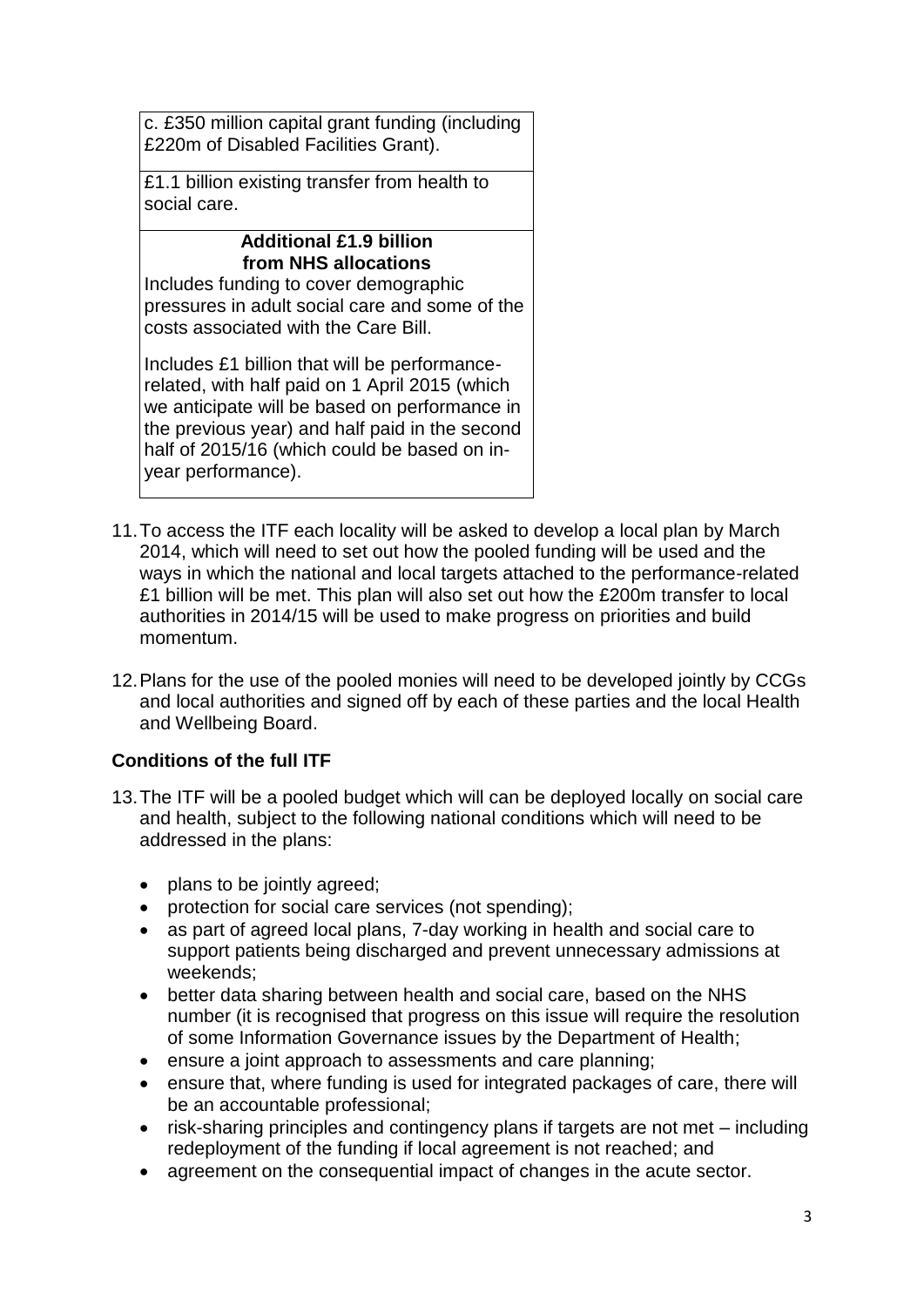14.Ministers have agreed that they will oversee and sign off the plans. As part of achieving the right balance between national and local inputs the LGA and NHS England will work together to develop proposals for how this could be done in an efficient and proportionate way.

### **Conditions of the performance-related £1 billion**

15.£1 billion of the ITF in 2015/16 will be dependent on performance and local areas will need to set and monitor achievement of these outcomes during 2014/15 as the first half of the £1 billion, paid on 1 April 2015, is likely to be based on performance in the previous year. We will be working with central Government on the details of this scheme, but we anticipate that it will consist of a combination of national and locally chosen measures.

# **Delivery through Partnership**

- 16.We are clear that success will require a genuine commitment to partnership working between CCGs and local authorities. Both parties need to recognise the challenges they each face and work together to address them.
	- Finding the extra NHS investment required: Given demographic pressures and efficiency requirements of around 4%, CCGs are likely to have to redeploy funds from existing NHS services. It is critical that CCGs and local authorities engage health care providers to assess the implications for existing services and how these should be managed;
	- Protecting adult social care services: Although the emphasis of the ITF is rightly on a pooled budget, as with the current transfer from the NHS to social care, flexibility must be retained to allow for some of the fund to be used to offset the impact of the funding reductions overall. This will happen alongside the on-going work that councils and health are currently engaged in to deliver efficiencies across the health and care system.
	- Targeting the pooled budget to best effect: The conditions the Government has set make it clear that the pooled funds must deliver improvements across social care and the NHS. Robust planning and analysis will be required to (i) target resources on initiatives which will have the biggest benefit in terms outcomes for people and (ii) measure and monitor their impact;
	- Managing the service change consequences: The scale of investment CCGs are required to make into the pooled budget cannot be delivered without service transformation. The process for agreeing the use of the pooled budget must therefore include an assessment of the impact on acute services and agreement on the scale and nature of changes required, e.g. impact of reduced emergency activity on bed capacity.

# **Assurance**

17.Local Health and Wellbeing Boards will sign off the plans, which will have been agreed between the local authority and CCGs. The HWB is best placed to decide whether the plans are the best for the locality, engaging with local people and bringing a sector-led approach to the process. The plans will then go through an assurance process involving NHS England to assure Ministers.